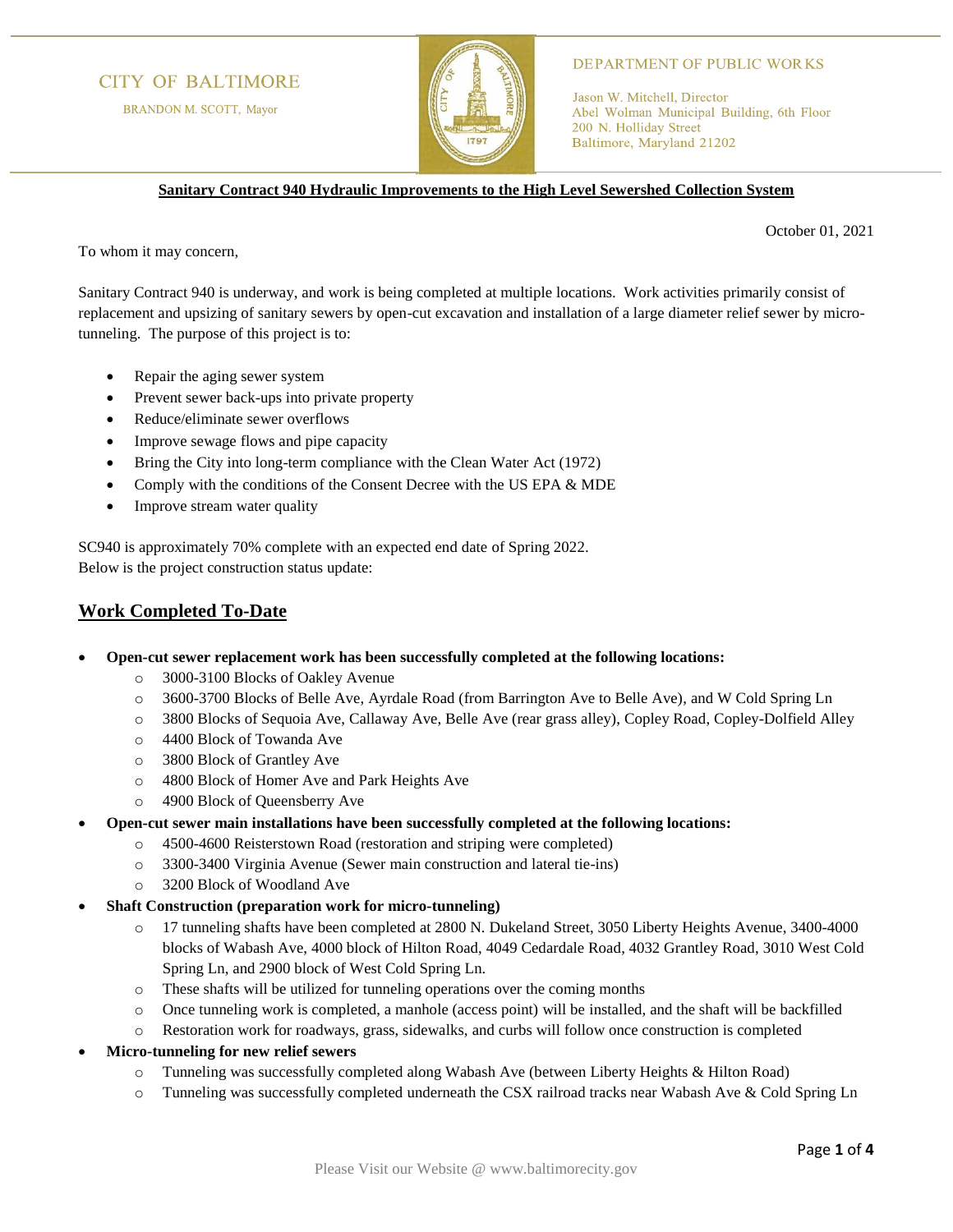# **Work Underway (Ongoing)**

### • **Roadway, sidewalk, and grass restoration**

- o Work entails replacement of impacted concrete roadways, asphalt roadways, curbs, sidewalks and grass
- o "No Parking" signs may be installed as required to complete restoration work
- $\circ$  Temporary traffic modifications may be implemented while roadway repairs are underway
- o Work will take place during normal work hours, excluding holidays and weekends
- o Scheduled areas include:
	- 3300 3700 Blocks of Belle Avenue
	- 3800 Block of Belle Ave (rear grass alley)

#### • **Restoration in the wooded area behind the 4000 Block of Hilton Rd**

- o Access for construction is utilizing existing work areas near 4054 Hilton Road (no new impacts to drivers)
- o Perimeter safety fencing has been installed to prevent unauthorized access and ensure public safety. This fencing will remain in place through the end of the year while the site is fully restored
- o Restoration work for soil replenishment in the disturbed areas is underway
- o Restoration work for trees will take place in Fall 2021 and Spring 2022, when it is seasonally appropriate
- o The guardrails and roadways at the Wabash-Hilton bend will take place once construction is complete.

#### • **Microtunneling for new relief sewer is preparing to begin at 3000 Block of W Cold Spring Lane**

- o Heavy machinery is being utilized above and below the ground. Construction noise is expected.
- o Minor vibrations may be felt in the vicinity of the immediate work area. This is normal
- $\circ$  The excavated shafts will be utilized for tunneling operations over the coming months
- o The tunneling shafts will remain in place for approximately 4 months while ancillary activities are completed
- o The modified traffic pattern will remain in effect through Spring 2022.
- o Daytona Avenue at W Cold Spring Lane has been closed for public safety during work.
- o Active tunneling work is expected to take approximately 4 weeks to complete

• **Microtunneling for new relief sewer is underway from Wabash & Belle Ave towards Hilton Road**

- o Heavy machinery is being utilized above and below the ground. Construction noise is expected.
- o Minor vibrations may be felt in the vicinity of the immediate work area. This is normal.
- o The existing modified traffic patterns along Wabash Ave & Cold Spring will remain through Spring 2022
- o Once all tunneling work is completed along Wabash Ave, manholes (access points) will be installed, and the shafts will be backfilled.
- o Restoration work for roadways, grass, sidewalks, and curbs will follow later
- o Work will take approx. 2-3 weeks to complete.

#### • **Open-cut sewer main replacement will continue along the 3600 block of Belle Avenue (Dolefield to Callaway)**

- o Work entails excavating to replace and upsize the existing sewer main
- o Heavy machinery will be used for the pipe construction work (construction noise is expected)
- o Work will take place in the eastbound lane of Belle Avenue.
- o Flaggers are being utilized to safely control the flow of traffic during work.
- o Temporary traffic detours may be implemented on occasion.
- o No interruptions to water or sewer service are anticipated.
- o No-Parking signs have been installed where work will be taking place.
- o Work is expected to take approximately 1 week to complete.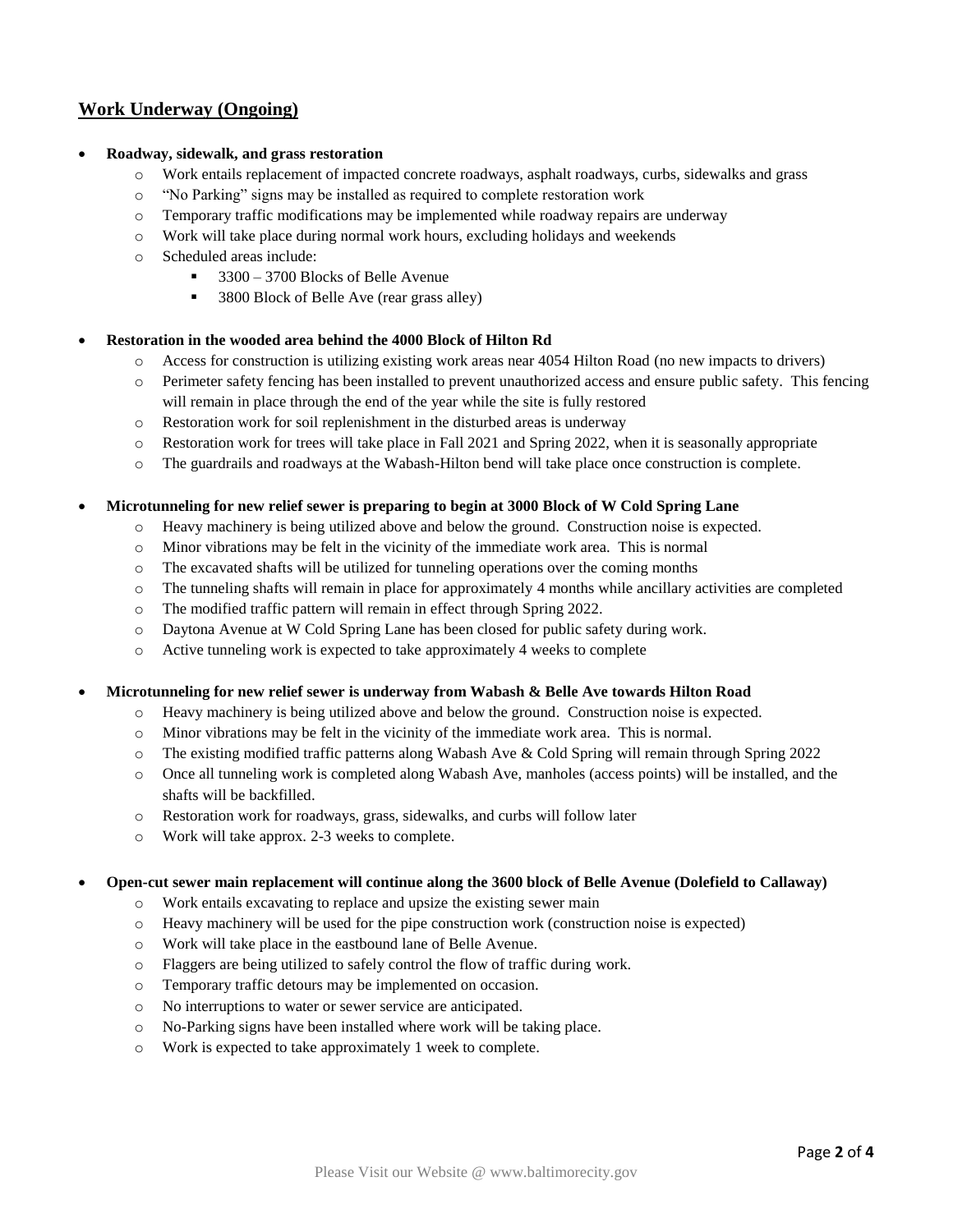# **Upcoming Work (October – November 2021)**

- **Site restoration work for all streets previously impacted during pipe and manhole construction**
	- o Work will entail replacement of impacted concrete roadways, asphalt roadways, curbs, sidewalks and grass
	- o "No Parking" signs may be installed as required to provide space for work
	- o Temporary traffic modifications may be implemented while roadway repairs are underway
	- o Work will take place during normal work hours, excluding holidays and weekends
	- o Scheduled areas include:
		- 3000-3100 Blocks of Oakley Avenue
		- 3300-3400 Blocks of Dupont & Virginia Avenue
		- 4800 Block of Homer Ave & Park Heights Ave
		- 4900 Block of Queensberry Ave
- **Installation of new sewer manholes along 3400-4000 Wabash Ave (Liberty Heights Ave to Hilton Road)**
	- o Work entails of installation of large precast access point structures to connect the newly installed pipes.
	- o Work will take approx. 3-4 weeks
	- o Heavy machinery is being utilized above and below the ground. Construction noise is expected.
	- o After the manholes are installed, the shafts will be backfilled and prepared for final site restoration
	- o Restoration work for roadways, grass, sidewalks, and curbs will begin Fall 2021, when seasonally appropriate

### • **Tunneling shaft construction at Towanda Ave & W Cold Spring Lane**

- o The work will be located on the even side of the street at the intersection
- o A new traffic pattern has been established which will be in place for approximately 4 months.
- o Heavy machinery will be used for shaft construction (construction noise is expected)
- o Jersey barrier walls have been installed for clear delineation around work areas and crew safety.
- o The shaft will take approximately one month to construct.
- o Local access to Towanda Avenue is available from Ridgewood Ave.
- o Daytime work hours only.